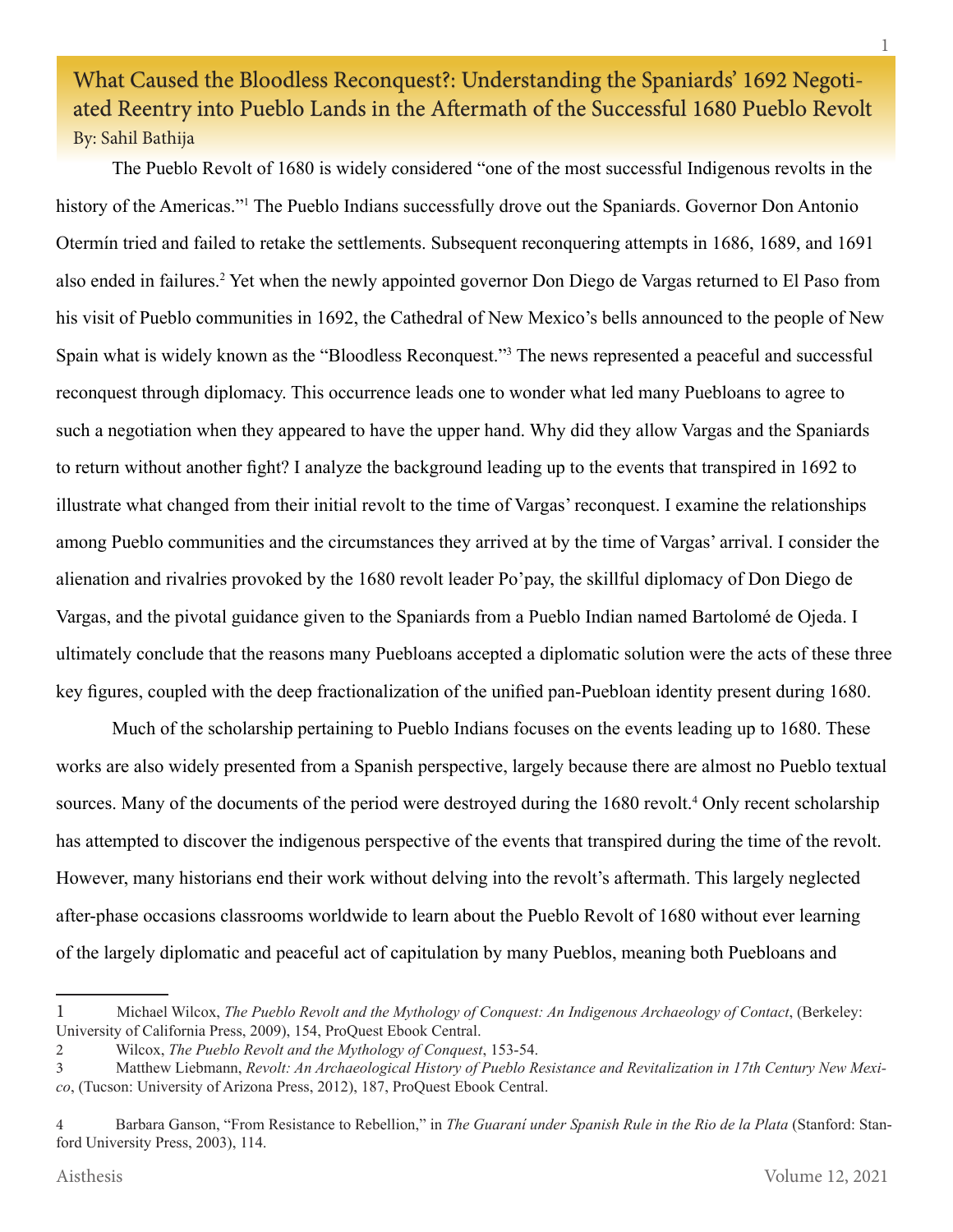their communities, in 1692. Furthermore, many prior scholars seemingly neglected to unearth the widespread ramifications the revolt had on Pueblo communities, or the drastic change in the dynamic of inter-Pueblo interaction and amity in the years after the revolt.<sup>5</sup> The recent works of Liebmann, Wilcox, Kessell, and Robins attempt to break both these trends. Yet even though these scholars mention a negotiated compromise between Vargas and many Pueblos, they do not fully clarify how or why these compromises happened. The majority simply state that Vargas traveled around and secured alliances but do not provide the holistic picture necessary to explain the alliances that occurred, despite the animosity only twelve years prior. I add to the scholarship of the Pueblo Revolt by giving a much-needed synthesis of why many Pueblos genuinely sided with the Spaniards in 1692. I delve into the Pueblo Revolt's aftermath and its notable effects and principal personalities that presaged the Spaniards' successful reentry.

It must be noted that the Puebloans were not a monolith. While it can be said that the critical mass of Pueblos united to drive out the Spaniards in the 1680 revolt, it cannot be said that all Pueblo communities agreed to peacefully accept the Spaniards' return in 1692. Pueblo communities were ethnically and linguistically different groups.<sup>6</sup> Many outwardly accepted the Spaniards' return, but did so as a means to buy themselves time to create a plan to drive out the Spaniards once and for all. Their feigned trust is epitomized by the conflicts such as the Battle of Astialakwa in 1694. When we ask ourselves what reasons the Pueblos had for accepting peace with the Spaniards in 1692, we are only talking about Puebloans among the subset of Pueblo communities that actually did— not those others who feigned allegiance only to attack two years later. We are talking about the Santa Anas, Zias, San Felipians, and a large faction from Pecos.<sup>7</sup> Those that sided with the Spaniards notably necessitate further examination because not only did they allow the Spaniards to return to indigenous land, but also helped the Spaniards defeat the uprisings of later Pueblo communities to complete the Spaniards' reconquest.8 The fact that these Pueblos joined peacefully through negotiation and diplomatic means merits further analysis as to why they joined the Spaniards at all.

To realize what changed these Pueblos' position, it is paramount that we understand the reasons for the Pueblo Revolt of 1680. There were a myriad of factors, but in the simplest terms— life became harder after the Spaniards arrived. Pueblo Indians became subject to the forced labor imposed by the repartimiento, the

<sup>5</sup> For example: see Charles Wilson Hackett, "The Revolt of the Pueblo Indians of New Mexico in 1680," *The Quarterly of the Texas State Historical Association* 15, no. 2 (1911): 93-147; Henry Warner Bowden, "Spanish Missions, Cultural Conflict and the Pueblo Revolt of 1680," *Church History* 44, no. 2 (1975): 217-28; or Andrew Knaut, *The Pueblo Revolt of 1680: Conquest and Resistance in Seventeenth-century New Mexico*, (Norman: University of Oklahoma Press, 1995).

<sup>6</sup> Liebmann, *Revolt*, 52.

<sup>7</sup> Ibid., 189.

<sup>8</sup> Ibid., 190.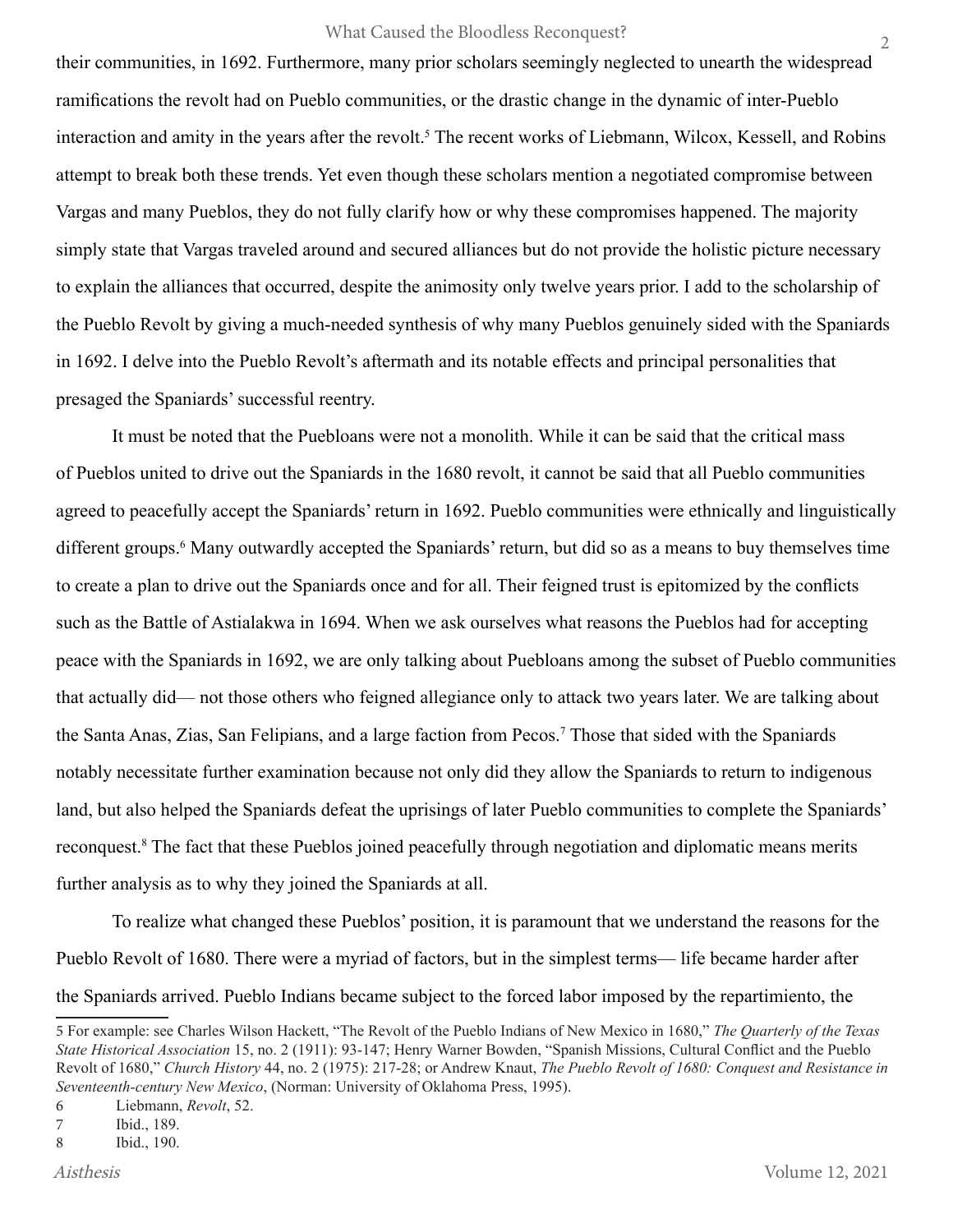heavy taxation of the encomienda system, and strict evangelization.<sup>9</sup> Pueblo communities were exposed to epidemic diseases, raids, droughts, and extreme famines.<sup>10</sup> On top of it all, on the year of the revolt they faced a resurgence of Apache raids, a bitter cold snap, and the harshest drought in 1000 years; their entire harvest was destroyed.<sup>11</sup> Po'pay advocated for a return to the prosperity of ancient times.<sup>12</sup> After all, it was the Spaniards who made them distance themselves from their gods and prohibited their rain dances.<sup>13</sup> Po'pay claimed the spirit of Po'se yemu instructed them that by living "in accordance with the law of their ancestors, they would harvest a great deal of maize, many beans, a great abundance of cotton, calabashes, and very large watermelons and cantaloupes."14 Furthermore, "they could erect their houses and enjoy abundant health and leisure."15 Other natives reported Po'pay promising "large crops of grain, maize with large and thick ears, many bundles of cotton, many calabashes and watermelons, and everything else in proportion."16 Another seventeenth-century account notes the promise that these crops would be "better ones than ever, and that [Puebloans] would live in great ease" so long as they followed Po'pay's commands.<sup>17</sup> Po'pay's promises of change and future prosperity invoked a pan-Puebloan movement to rebel.<sup>18</sup>

The Pueblos were victorious in their efforts to drive out the Spaniards— but the promises driving the revolt remained unfulfilled. The promise of a perfect world after the rebellion never materialized. Droughts, disease, famines, and raids continued unabated.19 There was no prosperity to sustain the happiness of winning the revolt. To add insult to injury, Po'pay adopted many of the customs and policies of the repressive Spanish regime, effectively undoing the progress the Pueblos had fought so hard to garner. As one scholar notes, "not only did [Po'pay] demand tribute of cotton and other goods from all of the towns under his dominion, but he moved into the former Spanish governor's residence in Santa Fe and took to riding in the governor's carriage."<sup>20</sup> His new power and status corrupted him. He required excessive hours to be spent in kivas and ordered the killing of the few who dared to express Catholic sympathies.<sup>21</sup> He went so far as to force people to "kneel in his

12 Pedro Naranjo, "'As They Had Been in Ancient Times': Pedro Naranjo Relates the Pueblo Revolt, 1680," HISTORY MAT-TERS - The U.S. Survey Course on the Web, http://historymatters.gmu.edu/d/6527/.

13 Liebmann, *Revolt*, 45.

14 Naranjo, "'As They Had In Ancient Times."

- 15 Ibid.
- 16 Nicholas Robins, "Leadership and Division," in *Native Insurgencies and the Genocidal Impulse in the Americas*, (Indiana: Indiana University Press, 2005), 109, ProQuest Ebook Central.

17 Robins, "Leadership and Division," 109.

- 20 Ibid., 110.
- 21 Liebmann, *Revolt*, 78-79.

<sup>9</sup> Ibid., 32-34, 36.

<sup>10</sup> Ibid., 31.

<sup>11</sup> Ibid., 44-45.

<sup>18</sup> Liebmann, *Revolt*, 52.

<sup>19</sup> Robins, "Leadership and Division," 111.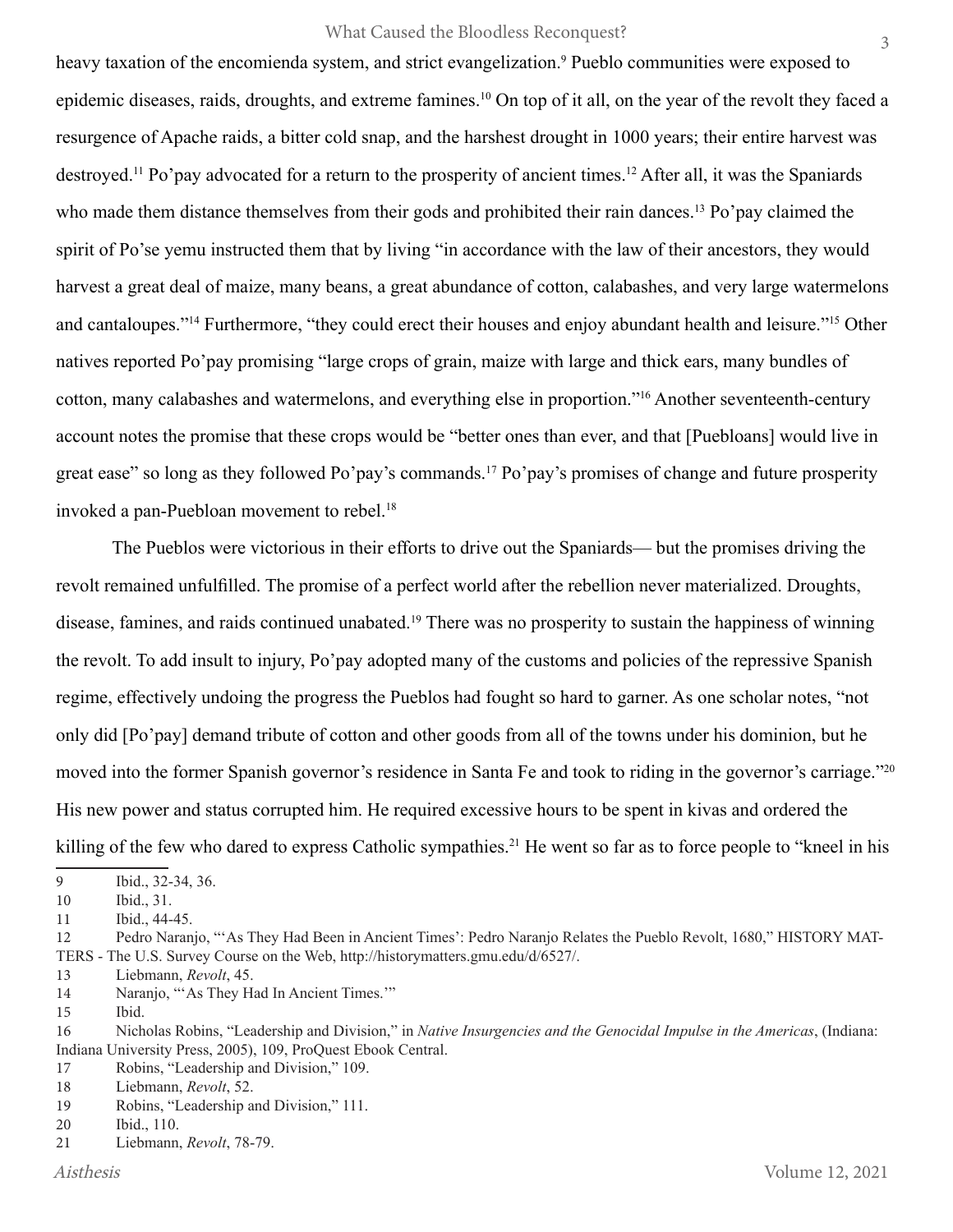presence" and receive him with the same pomp as they would for Spanish governors.<sup>22</sup> In less than a year and a half, Po'pay had alienated so many Puebloans to the point that Luís Tupatu, his own lieutenant, ousted him. Internal tension rang high when Po'pay returned to power in 1688, ousting Tupatu and dying soon after.<sup>23</sup> Some Pueblos sided with Po'pay and others with Tupatu, foreshadowing the deeper divisions to come.

The unity that enabled the rebellion was crumbling. With the threat of Spanish hegemony falling to the wayside, the zeal prompting the pan-Puebloan amity lost its momentum.<sup>24</sup> The continuance of famines exacerbated traditional rivalries separating Pueblo communities.<sup>25</sup> Local identities soon resumed after none were willing to truly accede authority to centralized leadership.<sup>26</sup> Many neglected to recognize Po'pay or Tupatu, and the persistence of problems bolstered a resurgence of traditional autonomy.<sup>27</sup> This led to further animosity and disunion as leaders angrily sought to punish those Pueblos who failed to recognize them as supreme. These polarizing internal divisions would lead some groups to side with the Spaniards just to spite the others. For instance, when Tupatu sided with the Spaniards in 1692, he did so as a means "to punish the Pecos, Keras, Jemez, and Tanos Indians who had failed to recognize him."<sup>28</sup> The pan-Puebloan identity was waning away.

Then came the miraculous return of the captured war hero Bartolomé de Ojeda in 1692. Ojeda was a mixed-blood Keres, fighting for the Pueblos during the 1680 revolt and in many subsequent battles against reconquering attempts. When the Spaniards attacked the Zia Pueblo in 1689, Ojeda was wounded and dragged off the battlefield in Spanish hands.29 Spanish sources indicate that be begged for confession "near death and impelled by fear of hell."30 Upon his return, when asked how he had escaped and how many Spaniards he had to kill, he answered "the Spaniards were his saviors. They had nursed him back to health at their village in the south, and the friars had redeemed him in the face of the Lord, his Savior."31 This account of Spanish and Christian triumphalism is mediated through Spanish sources, but Ojeda's actions seem to support these claims. Ojeda spoke with Antonio Malacate, the respected leader and captain of the Cerro Colorado area, and told him "he had been sent by a great Spanish warrior named Diego de Vargas."32 Ojeda translated an official

22 Robins, "Leadership and Division," 110.

25 Robins, "Leadership and Division," 111.

4

<sup>23</sup> Ibid., 111-12.

<sup>24</sup> Wilcox, *The Pueblo Revolt and the Mythology of Conquest*, 158.

<sup>26</sup> Wilcox, *The Pueblo Revolt and the Mythology of Conquest*, 158.

<sup>27</sup> Robins, "Leadership and Division," 111-12.

<sup>28</sup> Ibid., 112.

<sup>29</sup> John Kessell, "The Pueblo-Spanish War, 1680-1696: Neither Black nor White," *New Mexico Historical Review* 94 (2) (2019): 196; Liebmann, *Revolt*, 181.

<sup>30</sup> Kessell, "The Pueblo-Spanish War," 196.

<sup>31</sup> Liebmann, *Revolt*, 181.

<sup>32</sup> Ibid., 182.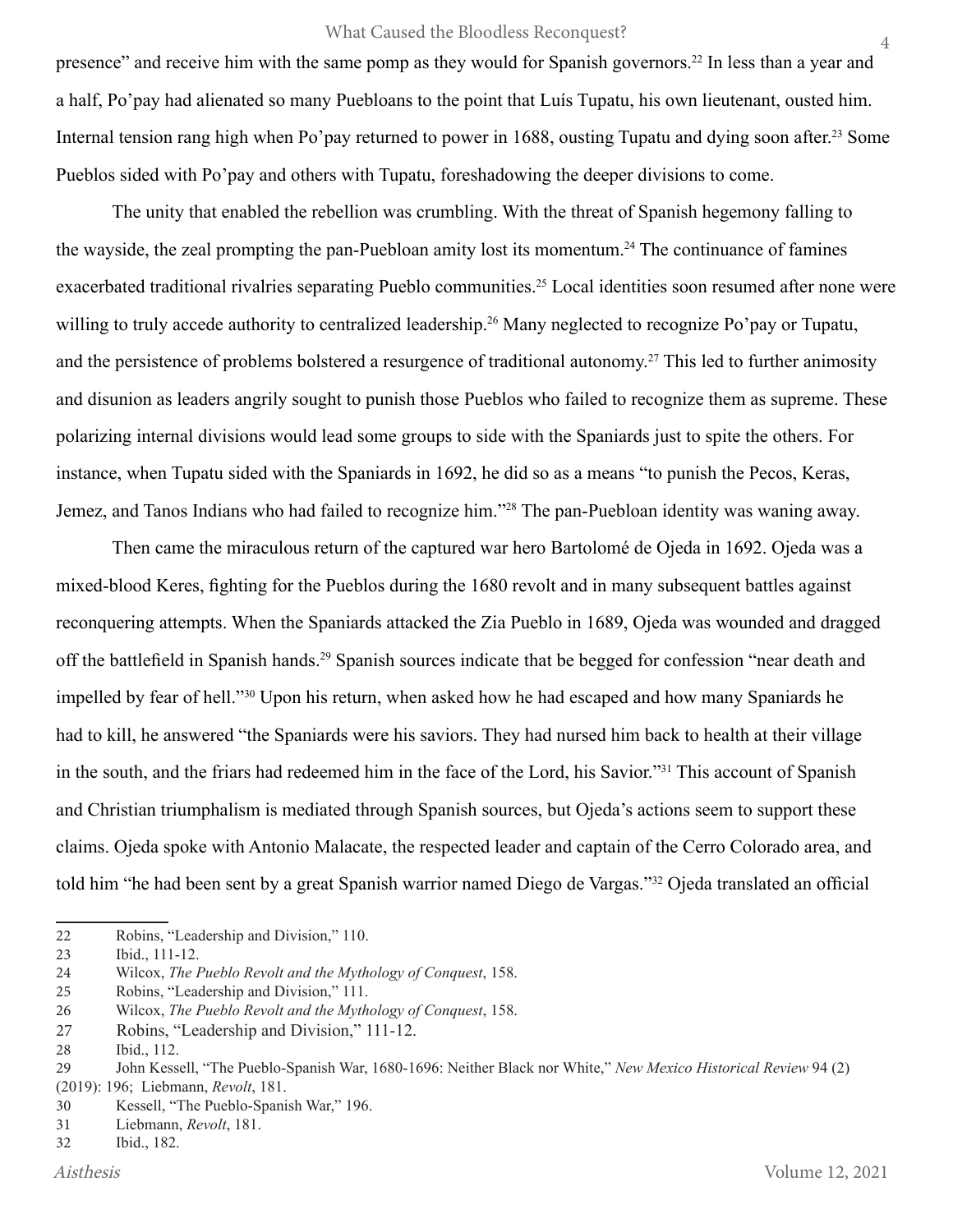scroll stating Spaniards were returning not to fight, "but to pardon the Indians so they can become Christians."33 He assured Malacate and his fellow Punames that the Spaniards indeed have good intentions and only want a peaceful return; all that was required was accepting "the King and Christ."<sup>34</sup>

Bartolomé de Ojeda's promise for peace and good intentions sparked fecund conversation and debate as to what their next steps would be. A council of many Pueblo communities, including the Hopi, Kewa, Pecos, San Filipe, Zuni, Jemez, and Cochiti, gathered to deliberate if things would really be different this time around as Ojeda claimed.35 When Vargas later arrived and toured Pueblo communities, he strikingly did so peacefully without firing a single shot— seemingly confirming the intentions reported by Ojeda.<sup>36</sup> As Vargas toured from one community to another, he secured alliances with many as he went. Before October's end, "Vargas had negotiated peace with all but the Keres, Jemez, Zunis, and Hopi Pueblos."37 Vargas' military journal records many of such meetings and the reception of each, one of which was the Keres community of Zia atop the Cerro Colorado area mesa:

With the other captains and elders, [Antonio Malacate] received me with all reverence. They all had crosses in their hands and on most of the houses of the cuarteles of the plaza, where they had prepared a ground-level room for me... It was seen that 123 of all ages, male and female, were baptized.<sup>38</sup>

Many did not want to make the same mistake of fighting that cost the lives of so many loved ones in their participation in the 1680 revolt.<sup>39</sup> Others may have never wanted to revolt in the first place. Recorded testimonies from 1680 indicate some Puebloans were forced to participate in the rebellion under the threat of death and destruction, but these were given in Spanish custody so they must be taken with a grain of salt.<sup>40</sup> There is a very likely possibility that they were only made to preserve one's own life in the face of Spanish punishment. Regardless, Vargas' journal suggests some Pueblo communities greeted the Spaniards in celebration.41 Meanwhile, Tanos, Jemez, Tewas, and factions from Pecos and Tiwas made agreements to oppose the Spaniards. Vocal rhetoric of Spanish conspiracies convinced many to prepare for defense in case the Spaniards fell short of their word.<sup>42</sup> They feigned outward support on his initial arrival to prepare to fight when it came time for the Spaniards' return, but Vargas journal notes he had been warned of "their evil intention" by

<sup>33</sup> Ibid.

<sup>34</sup> Ibid.

<sup>35</sup> Ibid.

<sup>36</sup> Ibid., 183.

<sup>37</sup> Wilcox, *The Pueblo Revolt and the Mythology of Conquest*, 220.

<sup>38</sup> Liebmann, *Revolt*, 184.

<sup>39</sup> Ibid.

<sup>40</sup> Robins, "Leadership and Division," 111-12; Naranjo, "'As They Had In Ancient Times.'"

<sup>41</sup> Liebmann, *Revolt*, 189.

<sup>42</sup> Ibid., 186.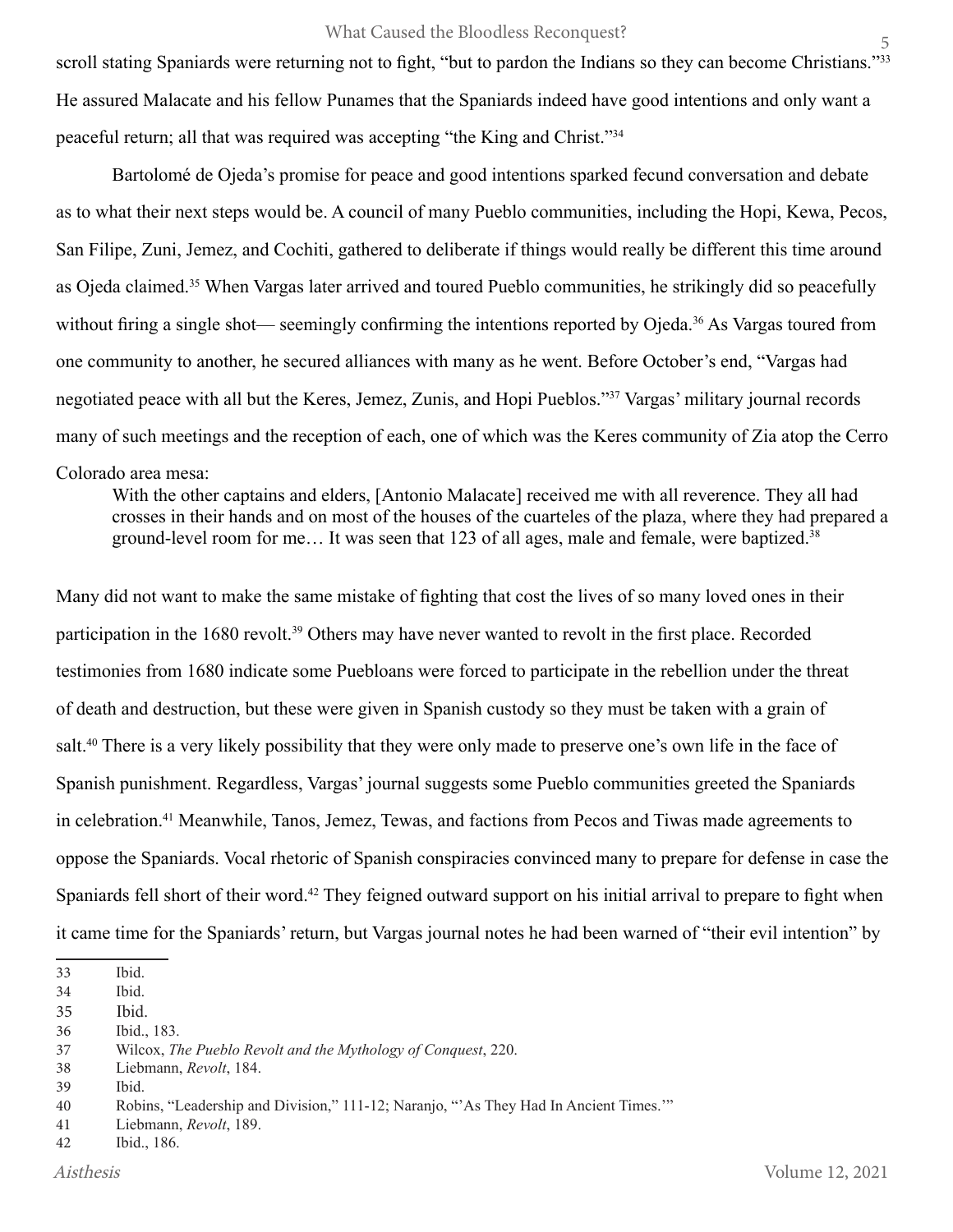his newfound allies.<sup>43</sup>

The reason Vargas was ultimately able to secure the alliances he did was two-part: one due to strategy and circumstance, and the other due to Bartolomé de Ojeda. Vargas approached the reconquest with diplomacy over force.44 He skillfully used the disunity between Pueblo communities that had been fomenting since the time of the revolt to his advantage. His strategy was to "divide and conquer."45 Vargas approached individual settlements at a time of weakness and fragmentation. He altered the dynamics of the relationship between Spaniards and Pueblos in an effort to address the problems precipitating the 1680 revolt and the problems that fomented thereafter. The tribute system and encomiendas were dissolved. Cultural practices were restored along with the establishment of a larger degree of religious freedom, unlike the oppressive policy under Po'pay.<sup>46</sup> Vargas proved his worth by supporting his allies. When he learned that people from Old Cochi were harassing his Pueblo allies, he sent "a large party of warriors" to fix the situation.<sup>47</sup> Ultimately, Pueblo allies helped quash further insurgencies.

Unbeknownst to other Pueblo Indians, in the years prior to Bartolomé de Ojeda's return, Ojeda had mentored Don Diego de Vargas and briefed him "about the jealous dissension that had torn apart the Pueblo union."48 It is impossible to know for certain why Ojeda switched sides, but some theories suggest the role of religion or the goal to ease his people's suffering by aiding an inevitable reentry of the Spaniards. 49 His role as an interpreter and negotiator was indispensable. Consistently siding with the Spaniards, Ojeda also informed Vargas of resisters.<sup>50</sup> It was Ojeda who led "a hundred Zia, Santa Ana, and San Felipe fighters" against the dissenting Pueblos readying for battle.51 When Malacate had second thoughts about the Spaniards' good intentions, he was forced to leave Cerro Colorado with his warnings to "neither make peace nor be friends with the Spaniards" falling to deaf ears.<sup>52</sup> Scholars of Vargas' journal state that this was the case only after Ojeda convinced Puebloans that Malacate was "worshipping the things of the devil every night in order to kill [Vargas] and the Spaniards."53

Ultimately, it was a combination of specific personalities and the dissolution of the pan-Puebloan unity

50 Ibid., 197.

<sup>43</sup> Ibid., 185.

<sup>44</sup> Ibid., 183.

<sup>45</sup> Kessell, "The Pueblo-Spanish War," 196.

<sup>46</sup> Wilcox, *The Pueblo Revolt and the Mythology of Conquest*, 158.

<sup>47</sup> Ibid., 220.

<sup>48</sup> Kessell, "The Pueblo-Spanish War," 196.

<sup>49</sup> Ibid., 196.

<sup>51</sup> Ibid.

<sup>52</sup> Liebmann, *Revolt*, 188.

<sup>53</sup> Ibid.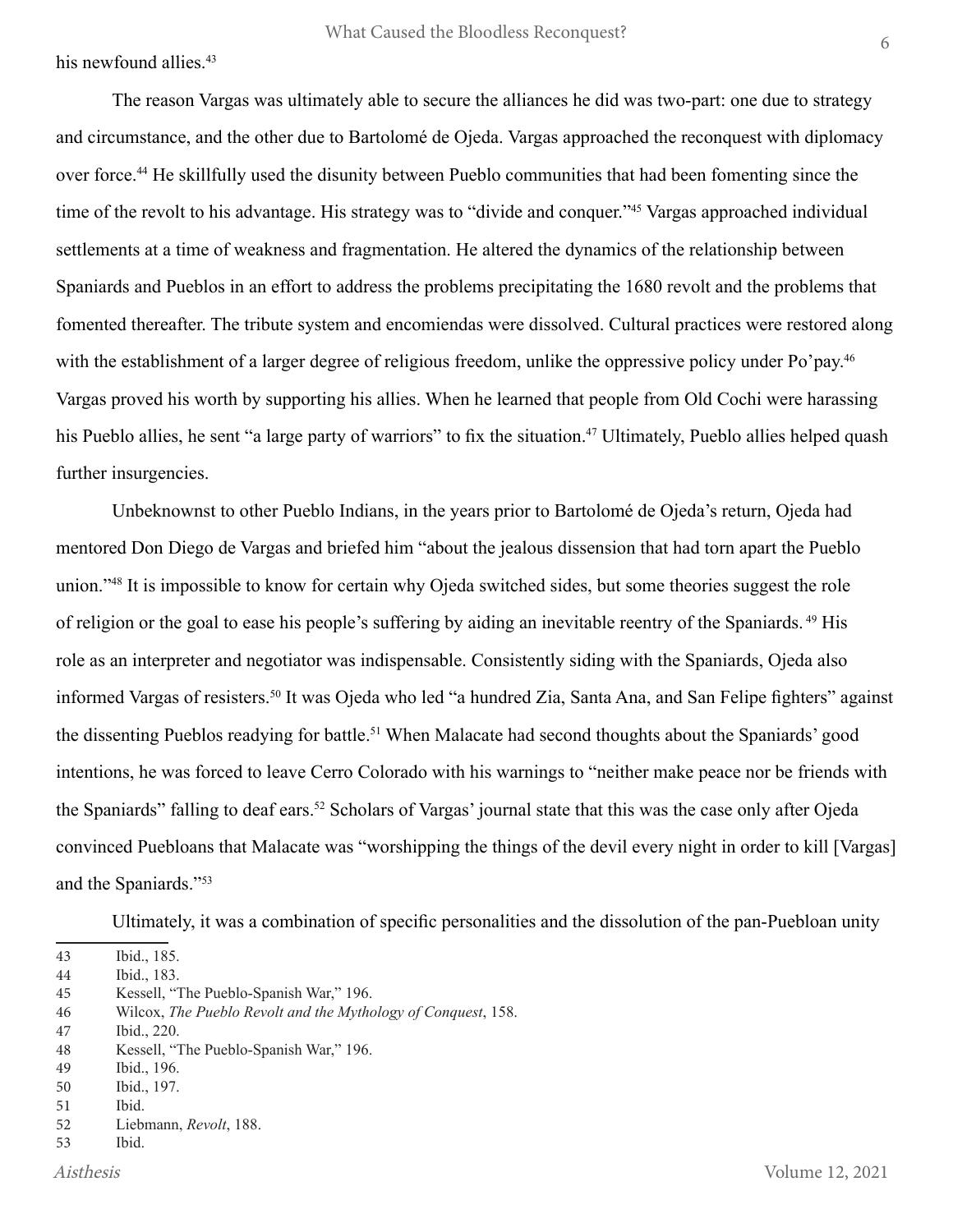that allowed for many Pueblos to peacefully accept a negotiated compromise in 1692. Before Don Diego de Vargas arrived with the goal of a diplomatic reconquest, much of the Puebloan unity had fallen apart. The Pueblo Revolt was built on the backbone of Po'pay's promises and ideals, and it did not take long for many Pueblo Indians to become disillusioned in the chances of the utopian vision. The symbol and leader of the successful revolt, Po'pay, had become an even stricter oppressive overload than it seemed the Spaniards were. Very little had improved in the time following the revolt; the promises of the revolt remained unfulfilled. The momentum and rationale for any sort of unity quickly dissolved. Pueblo communities steadily returned to their autonomous ways before the Spaniards ever arrived. This fragmentation fomented an 'every settlement for itself mentality,' causing many to worry about attacks from neighboring communities. When Bartolomé de Ojeda arrived and assured Pueblos of peace and protection under a better system, it seemed quite appealing for many. Ojeda mentored Vargas on how to best approach the Pueblo communities and utilize the disunion. Vargas went from settlement to settlement, creating appealing alliances by addressing many problems affecting Pueblos in their recent past. The success of his strategic diplomatic approach largely utilized the failures of the post-1680 Pueblo community dynamic. Those that peacefully aligned themselves with the Spaniards invariably did so because of these reasons.

The events of 1680 were not the end of the story. Revolutionary moments do not end with the revolt's success or failure but must be examined beyond the timeline typically considered in classrooms. Pushing against the conventional 1680-based narrative, it is paramount that we have a holistic understanding of the events leading up to 1692. The explanation of why any Pueblo communities agreed to the Spaniards reentry in 1692 in light of the Pueblo Revolt of 1680 challenges what a limited timespan account of the 1680 event would suggest. Indeed, the story of the Pueblo Indians continues far beyond 1692 up to the present. However, for now, an addition to existing scholarship synthesizing the events explaining the 'Bloodless Reconquest' is a step in the right direction.

7